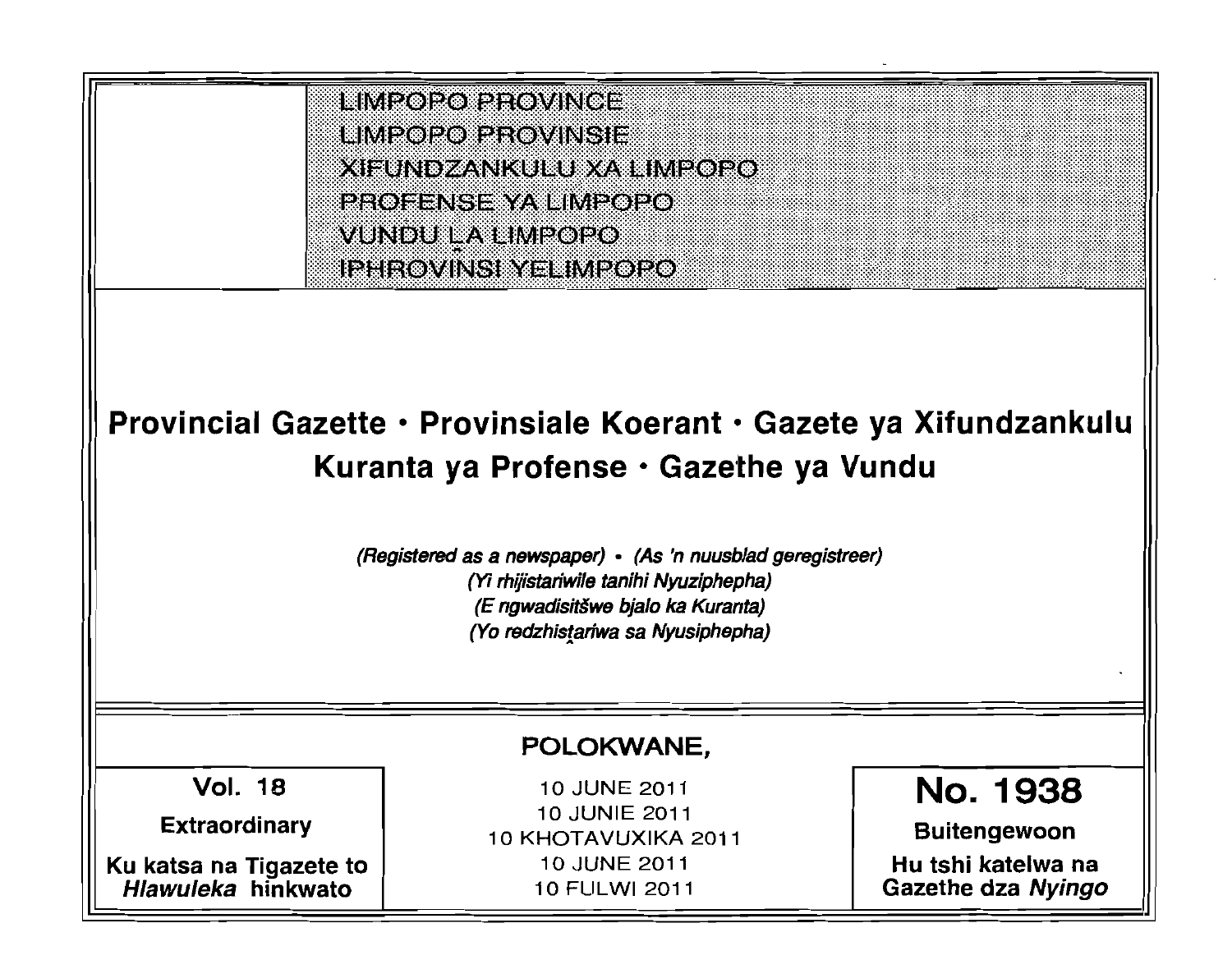#### IMPORTANT NOTICE

The Government Printing Works will not be held responsible for faxed documents not received due to errors on the fax machine or faxes received which are unclear or incomplete. Please be advised that an "OK" slip, received from a fax machine, will not be accepted as proof that documents were received by the GPW for printing. If documents are faxed to the GPW it will be the sender's responsibility to phone and confirm that the documents were received in good order.

Furthermore the Government Printing Works will also not be held responsible for cancellations and amendments which have not been done on original documents received from clients.

## CONTENTS ·INHOUD

No. Page Gazette GENERAL NOTICES 144 Salary transfer for excess employees ......................................................................................................................... .. 145 do .................................................................................................................................................................................. . No. No. 3 4 1938 1938

 $\dot{\cdot}$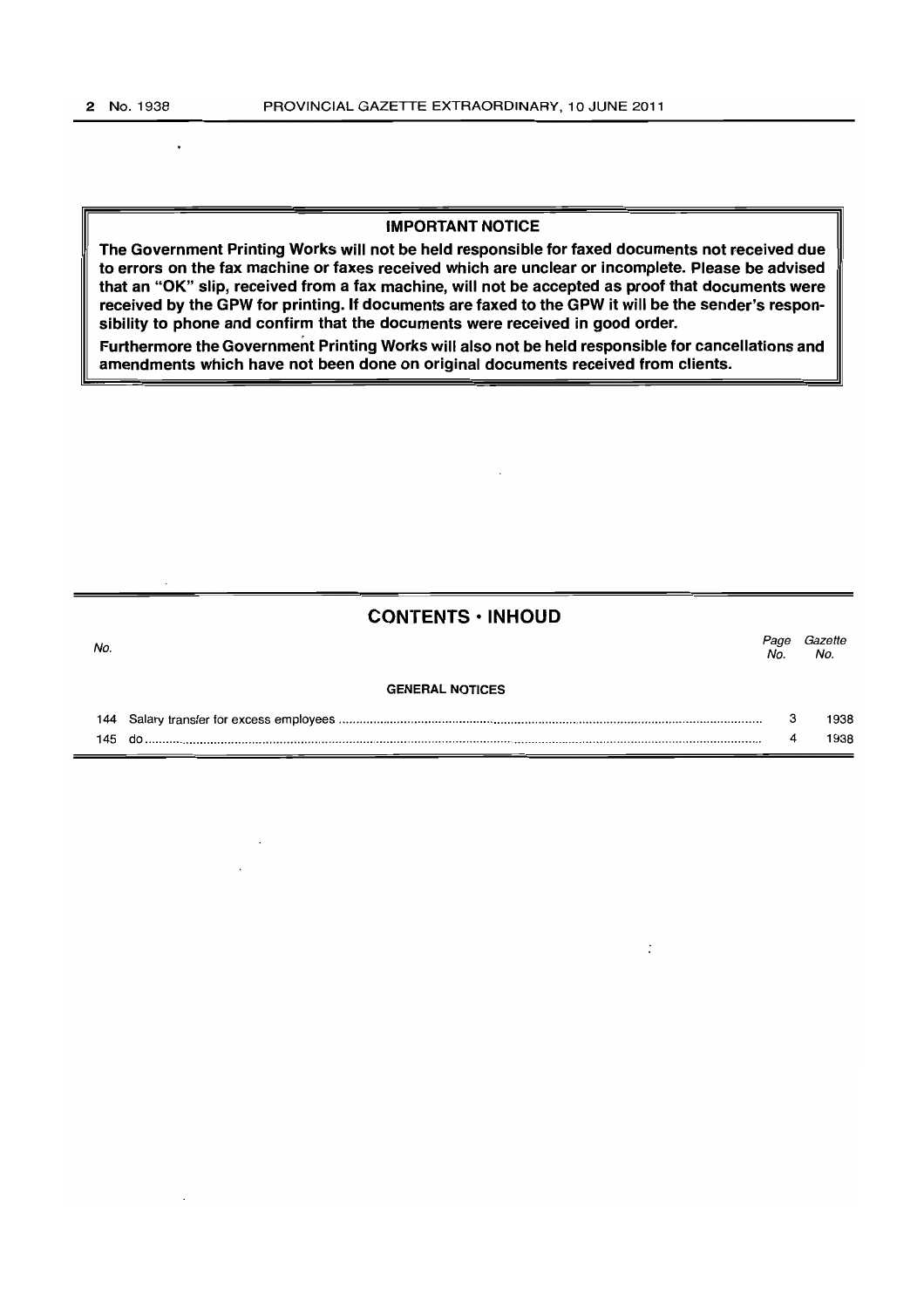# **GENERAL NOTICES**

#### **GENERAL NOTICE 144 OF 2011**

## LIMPOPO DEPARTMENT OF LOCAL GOVERNMENT & HOUSING

# SALARY TRANSFER FOR EXCESS EMPLOYEES

| Transferring            | Provincial Department of Local Government & Housing                    |  |  |  |  |  |  |
|-------------------------|------------------------------------------------------------------------|--|--|--|--|--|--|
| Department              | (Note 11)                                                              |  |  |  |  |  |  |
| Purpose                 | Redeployment of excess employees.                                      |  |  |  |  |  |  |
| Performance outputs     | Placement of excess employees                                          |  |  |  |  |  |  |
| Conditions              | The Department will transfer the allocation to                         |  |  |  |  |  |  |
|                         | Bushbuckridge Municipality from the available budget                   |  |  |  |  |  |  |
|                         | subject to the municipality complying with all legislations            |  |  |  |  |  |  |
|                         | , inter alia:                                                          |  |  |  |  |  |  |
|                         | $\triangleright$ Written assurance to spend funds for the intended     |  |  |  |  |  |  |
|                         | purpose and signing of the agreement of transfer.                      |  |  |  |  |  |  |
| Allocation Criteria     | Allocation will be done in line with the 2010/11 notches               |  |  |  |  |  |  |
|                         | for identified excess employee/s.                                      |  |  |  |  |  |  |
| Monitoring Mechanisms   | Quarterly reports to the Provincial Department of Local                |  |  |  |  |  |  |
|                         | Government and Housing by the Municipalities                           |  |  |  |  |  |  |
| Projected Life          | The project should be completed by no later than 2013/14               |  |  |  |  |  |  |
|                         | financial year.                                                        |  |  |  |  |  |  |
| Payment Schedule        | Payments of R77, 041 will be made to Bushbuckridge                     |  |  |  |  |  |  |
|                         | Municipality on an annual basis from 2011/12 to 2013/14                |  |  |  |  |  |  |
|                         | financial years.                                                       |  |  |  |  |  |  |
| Responsibilities of the | The Provincial Department of Local Government<br>$\blacktriangleright$ |  |  |  |  |  |  |
| Provincial Department   | & Housing will enter into an agreement with the                        |  |  |  |  |  |  |
|                         | Municipality, which will ensure that funds will be                     |  |  |  |  |  |  |
|                         |                                                                        |  |  |  |  |  |  |
|                         | spent for the intended purpose.                                        |  |  |  |  |  |  |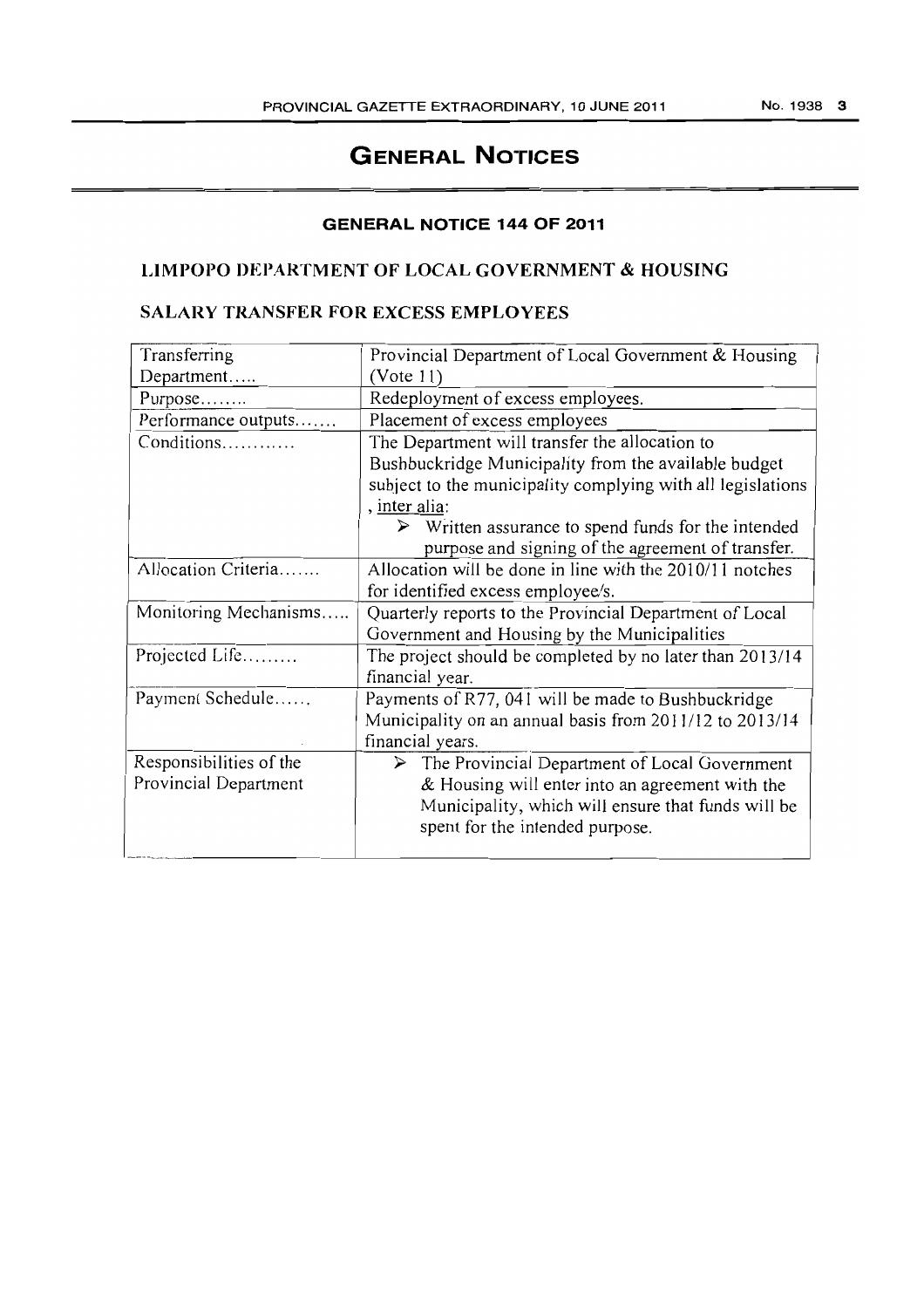## **GENERAL NOTICE 145 OF 2011**

# **LIMPOPO DEPARTMENT OF LOCAL GOVERNMENT & HOUSING**

# **SALARY TRANSFER FOR EXCESS EMPLOYEES**

| Transferring            | Provincial Department of Local Government & Housing                |  |  |  |  |  |  |
|-------------------------|--------------------------------------------------------------------|--|--|--|--|--|--|
| Department              | (Note 11)                                                          |  |  |  |  |  |  |
| Purpose                 | Redeployment of excess employees.                                  |  |  |  |  |  |  |
| Performance outputs     | Placement of excess employees                                      |  |  |  |  |  |  |
| Conditions              | The Department will transfer the allocation to Ba-                 |  |  |  |  |  |  |
|                         | Phalaborwa from the available budget subject to the                |  |  |  |  |  |  |
|                         | municipality complying with all legislations, inter alia:          |  |  |  |  |  |  |
|                         | $\triangleright$ Written assurance to spend funds for the intended |  |  |  |  |  |  |
|                         | purpose.                                                           |  |  |  |  |  |  |
| Allocation Criteria     | Allocation was done in line with the 2008/09 notches for           |  |  |  |  |  |  |
|                         | identified excess employees plus 5% increase up to                 |  |  |  |  |  |  |
|                         | 2011/12 financial year (2011/12 transfer will be the final         |  |  |  |  |  |  |
|                         | transfer to be made to Ba-phalaborwa).                             |  |  |  |  |  |  |
| Monitoring Mechanisms   | Quarterly reports to the Provincial Department of Local            |  |  |  |  |  |  |
|                         | Government and Housing by the District Municipality                |  |  |  |  |  |  |
| Projected Life          | The project should be completed by no later than 2011/12           |  |  |  |  |  |  |
|                         | financial year.                                                    |  |  |  |  |  |  |
| Payment Schedule        | A once off payment of R2,687m to Ba-Phalaborwa                     |  |  |  |  |  |  |
|                         | municipality.                                                      |  |  |  |  |  |  |
| Responsibilities of the | $\triangleright$ The Provincial Department of Local Government     |  |  |  |  |  |  |
| Provincial Department   | & Housing will enter into an agreement with the                    |  |  |  |  |  |  |
|                         | Municipality, which will ensure that funds will be                 |  |  |  |  |  |  |
|                         | spent for the intended purpose.                                    |  |  |  |  |  |  |
|                         |                                                                    |  |  |  |  |  |  |